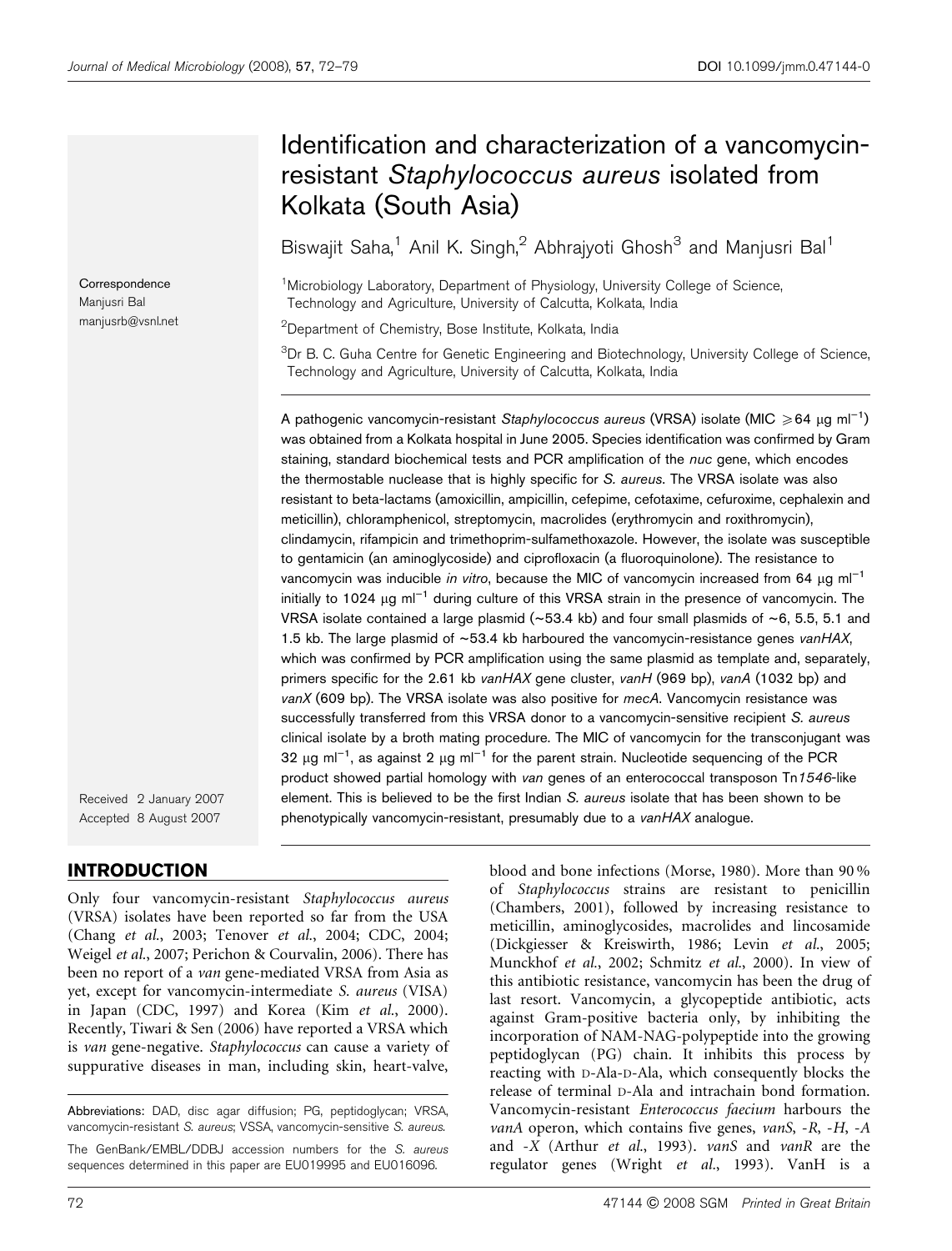D-hydroxyacid dehydrogenase that reduces pyruvate to Dlactate (Bugg et al., 1991a), which could be used by VanA ligase in conjunction with ATP and D-Ala to make a D-Ala-D-lactate depsipeptide (Bugg et al., 1991b), which is incorporated into the PG layer. Vancomycin binds to Nacyl-D-Ala-D-lactate with an affinity 1000-fold lower than that of N-acyl-D-Ala-D-Ala (Bugg et al., 1991b). VanX is a dipeptidase required for the hydrolysis of D-Ala-D-Ala (Reynolds et al., 1994).

Conjugative transfer of high-level vancomycin resistance from Enterococcus faecalis to S. aureus (Noble et al., 1992), and transfer of glycopeptide- and macrolide-resistance genes by transconjugation among enterococci and from Ent. faecalis to S. aureus (Młynarczyk et al., 2002), have been reported. Vancomycin-resistance gene acquisition by S. aureus from Ent. faecium in the clinical environment has also been reported by Weigel et al. (2007).

In this study, we have shown the emergence of vancomycin resistance in Kolkata, India, and its conjugative transfer from one clinical strain to another.

# METHODS

Bacterial strains. Fifty-seven non-repeat clinical isolates of S. aureus were collected from various Kolkata hospitals, namely the Calcutta Medical College and Hospital, the School of Tropical Medicine, the Institute of Child Health, the R. G. Kar Medical College and Hospital, the Nilratan Sirkar Medical College and Hospital, and the Seth Sukhlal Karnani Medical College and Hospital, from January 2002 to December 2005. Earlier, 126 strains of S. aureus were collected from the Calcutta Medical College and Hospital during the period November 1985 to September 1988. All these strains were collected to study the antibiotic-resistance profile of S. aureus. All cultures were grown on nutrient agar (NA) medium and purified by a single colony isolation technique on NA containing 10 % sodium chloride. Escherichia coli V517 was obtained from National Institute of Cholera and Enteric Disease (NICED).

Confirmation of species identification. Identification of the clinical isolates of S. aureus was performed by traditional biochemical tests, including catalase, coagulase and mannitol fermentation tests, and Gram staining (Bannerman, 2003; Turk & Porter, 1978). PCR amplification of the nuc gene (Brakstad et al., 1992) was performed only for VRSA STM2. PCR amplification of 16S rDNA was also performed for VRSA STM2, induced STM2, MC48 and transconjugant T48.

Antibiotic susceptibility testing. The antibiotic-resistance profile was determined by the disc agar diffusion (DAD) technique (Acar, 1980; Bauer et al., 1966), using 18 antibiotic discs. Among these antibiotics, some discs were prepared in the Microbiology Laboratory, Department of Physiology, and a few were obtained commercially from Himedia. The antimicrobials, the manufacturers and the amounts (µg) of antimicrobial per disc were as follows: amoxicillin (Rexcel, 30 mg), ampicillin (Biochem Pharmaceutical Industries, 10 μg), cefepime (Unichem Laboratories, 30 μg), cefotaxime (Alkem Laboratories, 30 µg), cefuroxime (Glaxo Smith Kline, 30  $\mu$ g), cephalexin (Ranbaxy, 30  $\mu$ g), chloramphenicol (Sigma, 30  $\mu$ g), ciprofloxacin [Pharma(Ran), 5  $\mu$ g], clindamycin (Indipharma, 2 µg), erythromycin (Alembic, 15 µg), gentamicin (Nicholas, 10 μg), meticillin (Himedia, 5 μg), oxacillin (Himedia,

1 μg), rifampicin (Lupin, 5 μg), roxithromycin (Alembic, 15 μg), streptomycin (Synbiotics, 10 µg), trimethoprim-sulfamethoxazole  $(1:5)$  (Piramal Health Care,  $5 \mu$ g) and vancomycin (Lilly Pharma and Himedia, 30 µg). S. aureus ATCC 25923, an all-sensitive reference strain, was used as a quality control strain for the DAD test.

**Determination of MIC.** The MIC of vancomycin was determined by a broth microdilution method using Mueller–Hinton broth (MHB; dehydrated, Himedia), as recommended by the National Committee for Clinical Laboratory Standards (NCCLS) (NCCLS, 2000).

Isolation of plasmid DNAs. For molecular studies, plasmid DNAs from the clinical isolate S. aureus STM2 and the reference strain E. coli V517, which contains six plasmids of molecular weights 53.4, 5.5, 5.1, 3, 2.7 and 2.1 kb (Macrina et al., 1978), were isolated using the QIAGEN Midi plasmid purification kit, following the manufacturer's instruction of prewarming the elution buffer (Buffer EB) to 50  $^{\circ}$ C for elution of large plasmids.

Preparation of genomic DNA. The crude lysates of clinical isolates of S. aureus STM2 (VRSA), MC48 (vancomycin-sensitive S. aureus; VSSA) and T48 (transconjugant) were prepared by sucrose-mediated detergent lysis (Saha et al., 1989). Cell lysates were treated with proteinase K (10  $\mu$ g ml<sup>-1</sup>, preactivated at 37 °C for 30 min) at room temperature for 30 min. NaCl (1.44 ml, 5 M) was added to this mixture and incubated at 65 °C for 20 min. An equal volume of chloroform : isoamyl alcohol (24 : 1, v/v) mixture was added, and the aqueous layer was extracted with an equal volume of phenol : chloroform : isoamyl alcohol  $(25:24:1, v/v)$ . The aqueous phase was again extracted twice with chloroform : isoamyl alcohol (24 : 1, v/v), and DNA was precipitated by the addition of chilled ethanol. The DNA pellet was washed with cold 70 % ethanol and reconstituted in Tris/ EDTA buffer. The genomic DNA was treated with RNase and stored at  $-20$  °C.

PCR. PCR amplification was performed with an ABI 9700 thermal cycler in a volume of 50  $\mu$ l. For amplification of the *nuc* gene and mecA, the following components were used: 1.5 mM  $MgCl<sub>2</sub>$ , 200 µM each of dATP, dTTP, dGTP and dCTP, 2 µM of each primer, 0.1 µg template DNA, and 1.25 U Taq polymerase (Invitrogen).

(i) PCR amplification of the nuc gene. A partial nuc gene was amplified using nuc gene primers (Table 1), which were selected on the basis of the published nucleotide sequence of the 966 bp nuc gene derived from the S. aureus Foggi strain (Brakstad et al., 1992). The cycling parameters consisted of 30 cycles of denaturation at 94  $^{\circ}$ C for 30 s, primer annealing at 50 °C for 1 min, and extension at 72 °C for 1 min 30 s.

(ii) PCR amplification of mecA. For amplification of mecA, oligonucleotide primers (Table 1) were used (Dias et al., 2004). The reaction conditions were 30 cycles of denaturation at 94  $^{\circ}$ C for 40 s, primer annealing at 52 °C for 45 s, and extension at 72 °C for 30 s.

(iii) PCR amplification of vanHAX, vanH, vanA and vanX. The PCR amplification mixture contained the following components: 1*6* Phusion GC buffer containing 1.5 mM MgCl<sub>2</sub>, 200 µm each dNTP, 2  $\mu$ m each primer, 0.1  $\mu$ g template DNA, 3% (v/v) DMSO and 1 U Phusion DNA polymerase (Finnzymes). The amplification conditions were initial denaturation at 98  $^{\circ}$ C for 2 min, followed by 35 cycles of denaturation at 98 °C for 10 s; annealing at 50 °C for 1 min; polymerization at 72 °C for 1 min 30 s for van HAX, 60 s for both vanH and vanA, and 30 s for vanX; and final extension at 72  $^{\circ}$ C for 5 min for all. The primer sequences specific for vanHAX, vanH, vanA and vanX (Donabedian et al., 2000) are given in Table 1.

Transfer of vancomycin resistance by mating procedure. Broth mating (Clewell et al., 1985; Philippon et al., 1983) was performed as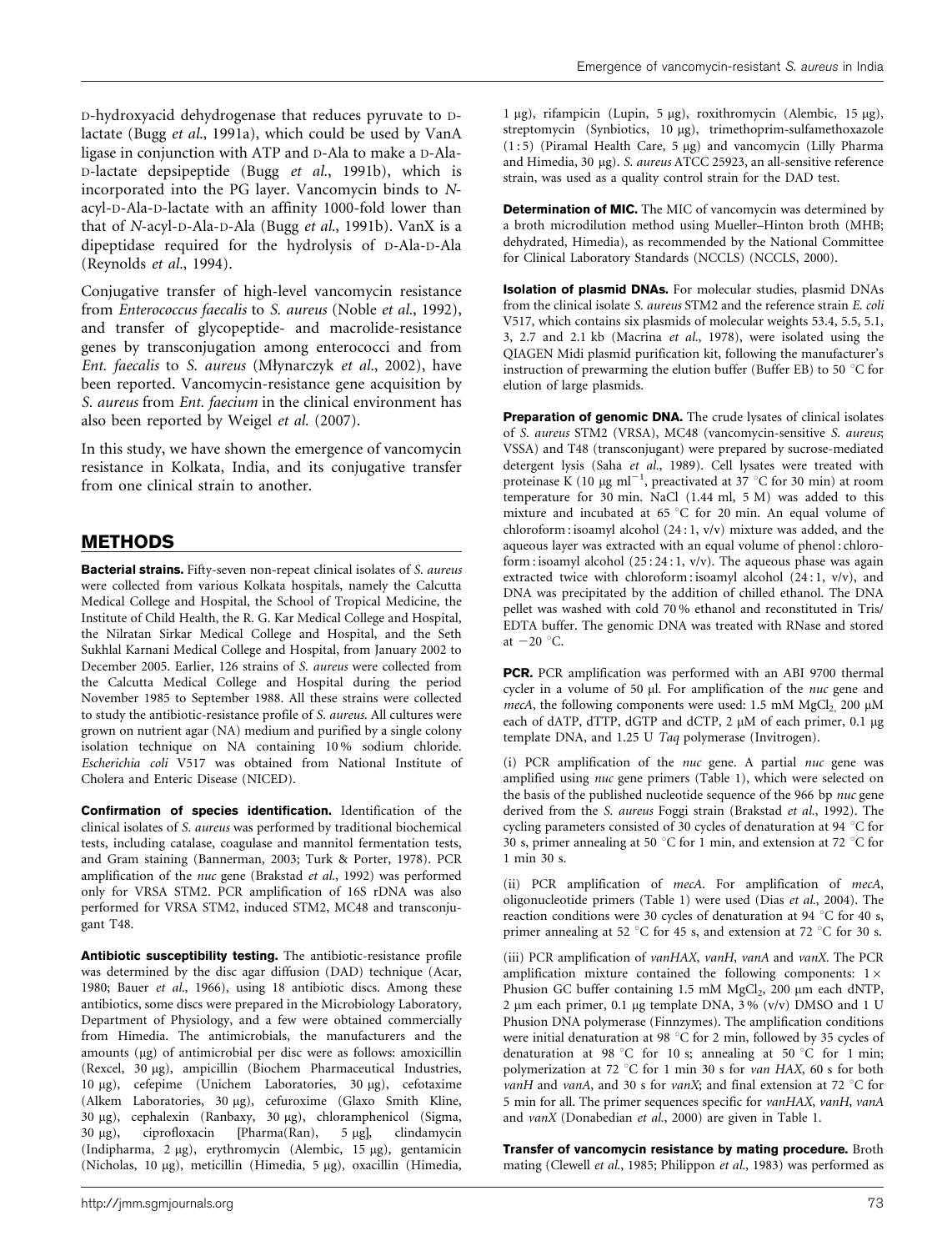#### Table 1. Sequences of primers and sizes of PCR-amplified products of different genes of S. aureus

All primers were obtained from Clonitec. The references of the primers are as follows: nuc (Brakstad et al., 1992); 16S rRNA of S. aureus (Woo et al., 2003); mecA (Dias et al., 2004); vanHAX (Donabedian et al., 2000); vanH, vanA and vanX (this study).

| Primer<br>Specific gene for<br>amplification |         | Primer sequence $(5'–3')$   | Strain no.      | amplicon         | Expected size of Product (amplicon)<br>obtained |  |  |
|----------------------------------------------|---------|-----------------------------|-----------------|------------------|-------------------------------------------------|--|--|
| nuc                                          | Forward | GCGATTGATGGTGATACGGTT       | VRSASTM2        | $270$ bp         | 270 bp                                          |  |  |
|                                              | Reverse | AGCCAAGCCTTGACGAACTAAAGC    |                 |                  |                                                 |  |  |
| 16S rRNA of S. aureus                        | Forward | AGTTTGATCCTGGCTCAG          | VRSASTM2        | $1.5$ kb         | $1.5$ kb                                        |  |  |
|                                              |         |                             | MC48            | $1.5$ kb         | $1.5$ kb                                        |  |  |
|                                              | Reverse | AGGCCCGGGAACGTATTCAC        | $STM2-I$        | $1.5$ kb         | $1.5$ kb                                        |  |  |
|                                              |         |                             | T48             | $1.5$ kb         | $1.5$ kb                                        |  |  |
| mecA                                         | Forward | <b>TGGCTATCGTGTCACAATCG</b> | VRSASTM2        | 310 bp           | 350 bp                                          |  |  |
|                                              | Reverse | CTGGAACTTGTTGAGCAGAG        |                 |                  |                                                 |  |  |
| vanHAX                                       | Forward | <b>ATGAATAACATCGGCATTAC</b> | VRSASTM2        | $2.6 \text{ kb}$ | $2.6 \text{ kb}$                                |  |  |
|                                              |         |                             |                 |                  | $2.3$ kb                                        |  |  |
|                                              | Reverse | <b>TTATTTAACGGGGAAATC</b>   | $STM2-I$        |                  | $2.3$ kb                                        |  |  |
|                                              |         |                             | T <sub>48</sub> |                  | $2.3$ kb                                        |  |  |
| vanH                                         | Forward | <b>ATGAATAACATCGGCATTAC</b> | VRSASTM2        | $969$ bp         | $1 \;$ kb                                       |  |  |
|                                              |         |                             | $STM2-I$        |                  | $1 \;$ kb                                       |  |  |
|                                              | Reverse | <b>CTATTCATGCTCCTGTCTCC</b> | T <sub>48</sub> |                  | $1 \,$ kb                                       |  |  |
| vanA                                         | Forward | ATGAATAGAATAAAAGTTGC'       | VRSASTM2        | 1032 bp          | $1.1$ kb                                        |  |  |
|                                              | Reverse | <b>TCACCCCTTTAACGCTAATA</b> |                 |                  |                                                 |  |  |
| vanX                                         | Forward | <b>ATGGAAATAGGATTTACTTT</b> | VRSASTM2        | $609$ bp         | 600 bp                                          |  |  |
|                                              |         |                             | $STM2-I$        |                  | 600 bp                                          |  |  |
|                                              | Reverse | TTATTTAACGGGGAAATC-         | T <sub>48</sub> |                  | 600bp                                           |  |  |

follows. Single colonies of donor and recipient cells were inoculated separately in Luria–Bertani (LB) broth and grown overnight at 37  $^{\circ}$ C with shaking. These overnight cultures were diluted 1:100 in fresh medium, and each was grown to early exponential phase  $(OD<sub>600</sub>$  $\sim$ 0.6). Mating mixture was prepared by adding 0.1 ml of donor cells to 0.9 ml of recipient cells, and was swirled gently for a few minutes and then incubated at 37 °C for 6 h (without shaking), followed by plating (0.2 ml per plate) on Luria agar (LA) medium containing 16 µg vancomycin ml<sup>-1</sup> and 2.5 µg ciprofloxacin ml<sup>-1</sup>. Colonies were counted after 48 and 72 h of incubation. Donor and recipient cells were also plated separately to check their disability to grow on the vancomycin plus ciprofloxacin plate, because the donor was ciprofloxacin-sensitive and the recipient was susceptible to vancomycin.

Nucleotide sequencing. Amplified PCR products (vanHAX and vanH) were purified with the Wizard SV Gel and PCR Clean Up System (Promega). The gel-eluted PCR products were sequenced with an ABI Prism automated DNA sequencer (Applied Biosystems) with the single primer (forward primer for vanH, reverse primer for vanHAX). The sequencing reaction was carried out using 5 pmol primer and the BigDye Terminator v3.1 Cycle Sequencing kit (Applied Biosystems), following the instructions of the manufacturer. The sequencing amplification conditions were as follows:  $96 °C$  for 10 s, 50 °C for 10 s and 60 °C for 4 min for 25 cycles. After the sequencing PCR, the products (10 µl reaction volume) were treated with 2  $\mu$ l 125 mM EDTA (pH 8.0), and then precipitated using 2  $\mu$ l 3 M sodium acetate (pH 4.6) and 50 µl absolute ethanol for 20 min at room temperature (in the dark). The DNA was recovered by centrifugation, washed with 70 % alcohol, dried and resuspended in 15 ml Hi-Di formamide (Applied Biosystems). Sequencing was performed in an ABI PRISM 3130 Genetic Analyzer. Raw sequences were edited and assembled using the Auto Assembler program. The resulting sequences were used for identification with the help of the NCBI BLASTN program.

# RESULTS AND DISCUSSION

# Source and identification of strain

The clinical isolate S. aureus STM2, which was found to be VRSA, was obtained from the School of Tropical Medicine (STM), Kolkata. The strain was isolated from the pus of an outpatient. No other case history could be found. Isolates MC48 and MC50 were obtained from pus samples from separate patients at the Calcutta Medical College and Hospitals.

The clinical isolates were identified using standard biochemical tests. All were catalase- and coagulase-positive. The isolates took 72 h to grow in mannitol–salt (10 % NaCl) agar medium.

The thermostable nuclease-encoding nuc gene is highly specific for S. aureus. PCR amplification of the nuc gene of VRSA STM2 using the gene-specific primers (Table 1) and the chromosomal DNA preparation yielded a 270 bp amplicon, as expected (data not shown). This result confirmed VRSA STM2 as an S. aureus strain.

PCR amplification of 16S rDNA of the clinical isolates VRSA STM2 and S. aureus MC48 using primers specific for staphylococcal 16S rRNA (Table 1) produced an identical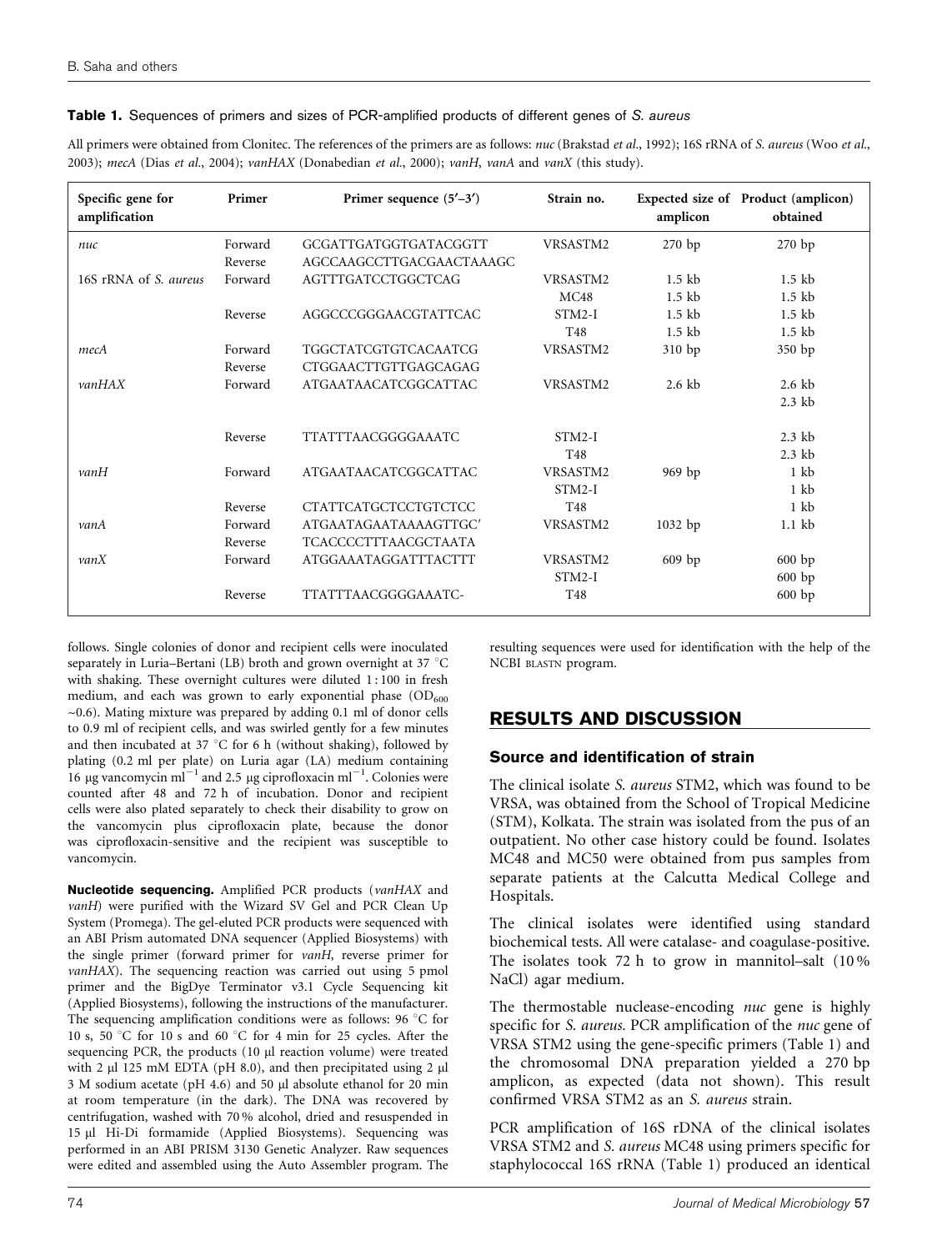1.5 kb amplicon of 16S rDNA in both the strains (Woo et al., 2003). The VRSA STM2 with a vancomycin MIC of 1024  $\mu$ g ml<sup>-1</sup> was named STM2-I (induced STM2). An identical 1.5 kb amplicon was also obtained from STM2-I and the transconjugant T48. These PCR results again confirmed the identity of MC48, STM2, STM2-I and T48 as S. aureus.

#### Antimicrobial susceptibility tests

On initial testing, the growth of VRSA STM2 on the NA screen plate containing 32 µg vancomycin ml<sup> $-1$ </sup> suggested possible vancomycin resistance. Further confirmation of vancomycin resistance was obtained from the DAD test, since no zone of inhibition surrounding the vancomycin disc was noted.

The VRSA STM2 isolate was resistant to many antibiotics, i.e. amoxicillin, ampicillin, cefepime, cefotaxime, cefuroxime, cephalexin, chloramphenicol, clindamycin, erythromycin, meticillin, rifampicin, roxithromycin, streptomycin, trimethoprim-sulfamethoxazole and vancomycin. However, it was susceptible to gentamicin and ciprofloxacin, as determined by the DAD test (Table 2).

The MIC of vancomycin for the VRSA STM2 isolate was found to be 64  $\mu$ g ml<sup>-1</sup>, which confirmed it as VRSA by NCCLS criteria. However, the MIC value increased to 1024  $\mu$ g ml<sup>-1</sup> after subculturing of this strain in the presence of vancomycin. This observation indicates the inducible nature of the vancomycin resistance of VRSA STM2. It has been suggested by Arthur and co-workers that the vanA gene cluster (vanR, vanS, vanH, vanA and vanX) carried by Tn1546 is responsible for inducible resistance to high levels of glycopeptides in Ent. faecium BM4147 and Ent. faecalis (Arthur et al., 1993; Reynolds et al., 1994). This suggestion validates our observation of an increasing MIC value for vancomycin (64 to 1024  $\mu$ g ml<sup>-1</sup>), and the inducible nature of resistance to high levels of vancomycin in VRSA STM2 might be due to the presence of the vanA gene cluster. The PCR and sequencing experiments further confirmed the presence of the vanA gene cluster (discussed below). Glycopeptide antibiotics, vancomycin and teicoplanin, are used to treat severe infections due to

#### Table 2. Antibiogram of clinical isolates of S. aureus



Fig. 1. Agarose gel electrophoresis of plasmid DNAs isolated from VRSA STM2 and E. coli V517. Lanes: 1, plasmid DNAs of E. coli V517 as molecular size marker; 2, plasmid DNAs of VRSA STM2; 3, 100 bp DNA ladder.

multidrug-resistant Gram-positive bacteria (including MRSA). However, treatment with vancomycin to alleviate this type of bacterial infection that has inducible resistance to high levels of the antibiotic itself would be a therapeutic failure, and might even be fatal for the patient.

#### Plasmid analysis

The plasmid profile of VRSA STM2 revealed five plasmids: one large plasmid of  $\sim$ 53.4 kb, and four small plasmids of  $\sim$ 6,  $\sim$ 5.5,  $\sim$ 5.1 and  $\sim$ 1.5 kb, when compared with the molecular size of plasmid markers of the reference strain E. coli V517 (Fig. 1).

Results of DAD test of clinical isolates of S. aureus. Abbreviations: AMP, ampicillin; AMX, amoxicillin; CHL, chloramphenicol; CIP, ciprofloxacin; CLI, clindamycin; CTX, cefotaxime; CXM, cefuroxime; ERY, erythromycin; FEP, cefepime; GEN, gentamicin; LEX, cephalexin; MET, meticillin; RIF, rifampicin; ROX, roxithromycin; STR, streptomycin; SXT, trimethoprim-sulfamethoxazole; VAN, vancomycin; R, resistant; S, sensitive.

| Strain no. | Antibiotic |   |                  |              |   |              |              |   |       |  |   |   |   |              |   | <b>MIC</b> for VAN<br>$(\mu g \text{ ml}^{-1})$ |            |    |
|------------|------------|---|------------------|--------------|---|--------------|--------------|---|-------|--|---|---|---|--------------|---|-------------------------------------------------|------------|----|
|            |            |   | AMP AMX CHI. CIP |              |   |              |              |   |       |  |   |   |   |              |   | CLI CTX CXM ERY FEP GEN LEX MET RIF ROX STR SXT | <b>VAN</b> |    |
| STM2       |            |   |                  |              |   |              |              |   |       |  |   |   |   |              |   | R                                               | R          | 64 |
| MC48       | R          | R | R                | $\mathbb{R}$ | R |              | $R$ R        | R | $R$ R |  | R | R | R | $\mathbb{R}$ | R | R                                               | -S         |    |
| MC50       | R          | R | - S              | R            | R | $\mathbb{R}$ | $\mathbf{R}$ | R | $R$ R |  | R | R | R | R            | R | R                                               |            |    |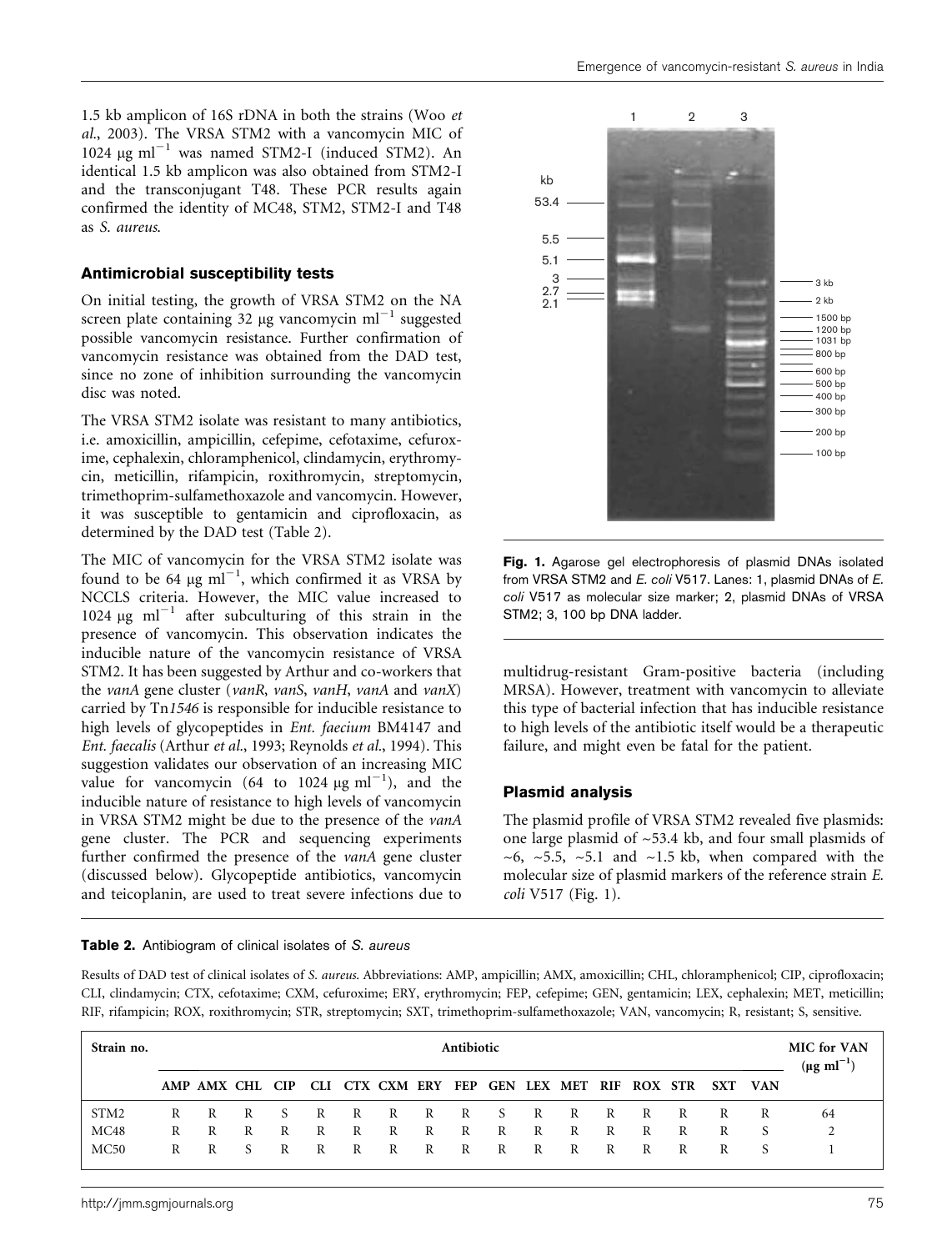# Transfer of vancomycin resistance by transconjugation

Twenty-one transconjugant colonies were found on LA plates containing appropriate selective antibiotics (16 µg) vancomycin ml<sup>-1</sup> and 2.5 µg ciprofloxacin ml<sup>-1</sup>) taking VRSA STM2 (ciprofloxacin-sensitive) as a donor, and vancomycin-sensitive ciprofloxacin-resistant S. aureus MC48 as a recipient (Table 2). However, no transconjugant colony was found on the above LA medium with VRSA STM2 as the donor and vancomycin-sensitive ciprofloxacin-resistant S. aureus MC50 (Table 2) as the recipient. No growth of recipient S. aureus strains MC48 and MC50, and the donor strain VRSA STM2, was observed on the above LA medium when inoculated separately. A selected transconjugant (named S. aureus T48) was observed to grow even after three successive overnight passages on NA plates containing 32 µg vancomycin ml<sup>-1</sup>. This indicated successful and stable transfer of vancomycin resistance from the clinical isolate VRSA STM2 donor to another clinical isolate S. aureus MC48 as recipient. While the MIC of vancomycin for the transconjugant T48 was 32  $\mu$ g ml<sup>-1</sup>, that of the recipient S. aureus MC48 strain was 2  $\mu$ g ml<sup>-1</sup>.

# PCR-based detection of vancomycin-resistance genes (vanHAX, vanH, vanA and vanX) and mecA in VRSA STM2

Initially, genomic DNA was used as template for PCR amplification of vanHAX, vanH and vanX, using primers specific for vanHAX (2.6 kb), vanH (969 bp) and vanX (609 bp) (Donabedian et al., 2000), as shown in Table 1. PCR products of 2.6 kb for *vanHAX*, 1 kb for *vanH* and 600 bp for vanX were obtained, which suggests the presence of the vanHAX gene cassette in VRSA STM2.

Later, the plasmid preparation obtained using the QIAGEN kit was used as template for PCR amplification of vanHAX  $(2.61 \text{ kb})$ , vanH  $(969 \text{ bp})$ , vanA  $(1032 \text{ bp})$  and vanX (609 bp) with the appropriate primers. Amplicons of 2.6 kb for vanHAX,  $\sim$ 1 kb for vanH,  $\sim$ 1.1 kb for vanA and  $\sim$  500 bp for *vanX* were obtained (Fig. 2). The results confirmed the possession of van genes by the plasmid(s) of VRSA STM2. Most probably, the genomic DNA preparation had plasmid DNA contamination, and that was the reason for obtaining PCR products of vanHAX using genomic DNA as template.

Finally, the specific plasmid(s) that harboured the van genes was identified. Each plasmid was eluted from the gel, purified by using the gel-extraction kit (Promega), and used as template for PCR amplification of vanHAX, vanH, vanA and vanX separately using the specific primers for those genes (Table 1). Only in the case of the 53.4 kb plasmid were the same amplicons obtained as by PCR using the whole plasmid preparation (containing all the plasmids of different sizes) as template (Fig. 2). This result clearly established that the 53.4 kb plasmid harbours the vancomycin-resistance gene cluster vanHAX in VRSA STM2.



Fig. 2. Agarose gel electrophoresis of PCR-amplified vancomycin-resistance genes of VRSA STM2 using plasmid DNA as template. Lanes: 1, PCR-amplified product of vanHAX; 2, PCRamplified product of vanA; 3, PCR-amplified product of vanH; 4, PCR-amplified product of vanX; 5, 100 bp DNA ladder as molecular size marker.

A 2.3 kb amplicon was also obtained from STM2-I and transconjugant T48 using primers specific for the vanHAX gene cassette. A 1 kb amplicon was obtained from VRSA STM2, STM2-I and transconjugant T48 using primers specific for the *vanH* gene (969 bp) (Fig. 3, Table 1). However, no 2.3 or 1 kb amplicon was observed in the case of VSSA MC48 (Fig. 3). A 600 bp amplicon was also obtained from VRSA STM2, STM2-I and transconjugant T48 using primers specific for the vanX gene (609 bp) (data not shown). However, no such amplicon was observed in the case of VSSA MC48 using these primers. These results suggested the presence of a vanA gene cassette in VRSA STM2 and STM2-I that mediates high-level vancomycin resistance through alterations of the PG layer of the cell wall and cell-wall metabolism.

PCR amplification of vanHAX, vanH and vanX of transconjugant T48 (Fig. 3) clearly indicated the transfer of the same vancomycin-resistance genes vanHAX from the donor VRSA STM2 to the recipient VSSA MC48.

The meticillin resistance of VRSA STM2 was verified by PCR amplification of the *mecA* gene; an amplicon of 0.3 kb was obtained (data not shown).

# Nucleotide sequencing

Nucleotide sequencing of 652 bases (GenBank accession no. EU019995) with the forward primer of the 1 kb PCR product of vanH showed 47 % homology with the nucleotide sequence of the VanH dehydrogenase of the Tn1546-like element, and 44 % homology with Tn1549 (Garnier et al., 2000). VanH dehydrogenase reduces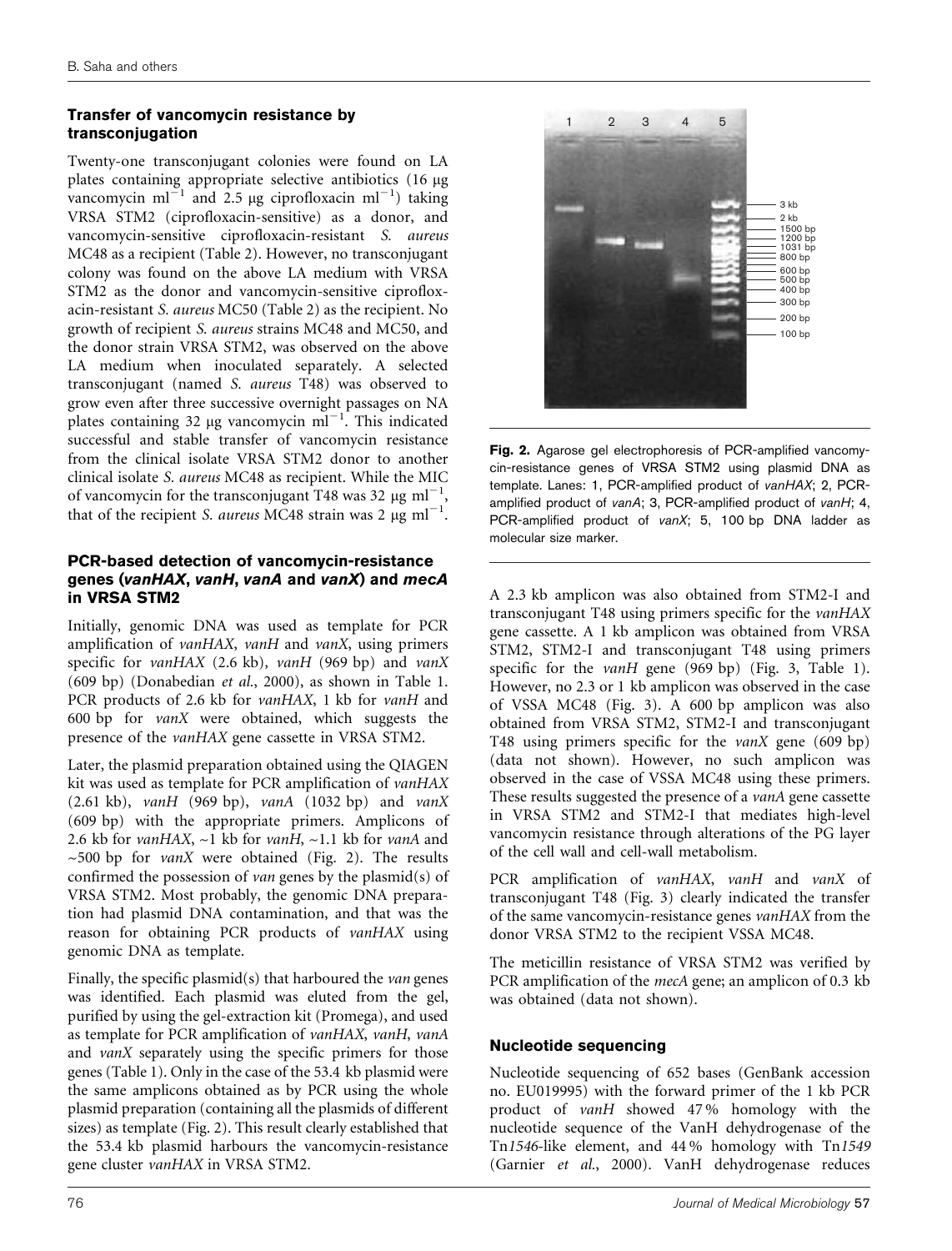

Fig. 3. Agarose gel electrophoresis of PCR-amplified genes of VRSA STM2, induced VRSA STM2 (STM2-I), transconjugant (T48) and VSSA MC48. Lanes: 1 and 10, mix of lambda DNA HindIII digest and bacteriophage  $\Phi$ X174 DNA HaeIII digest as size and mass standard; 2, 3 and 4, amplicons of vanHAX of STM2, STM2-I and T48, respectively; 5 and 9, MC48; 6, 7 and 8, amplicons of vanH of STM2, STM2-I and T48, respectively.

pyruvate to lactate, one of the building blocks of the PG layer of the cell wall of S. aureus. VanH dehydrogenase, which is functionally like lactate dehydrogenase, is a common metabolic enzyme required for glycolysis and the tricarboxylic acid (TCA) cycle (carbohydrate metabolism), and is ubiquitous in nature. Accordingly, in the VRSA STM2 strain, a mechanism exists that facilitates the expression of VanH dehydrogenase and VanA ligase to form D-Ala-D-lactate. Nucleotide sequencing of 272 bases with the reverse primer of the 2.3 kb PCR product of vanHAX produced a sequence (GenBank accession no. EU016096) that had 45 % homology with, and a region of 21 bases identical to, the Tn1546-like element that contains the vanHAX gene cluster. This sequence also showed 56 % homology with Tn1549, which is responsible for *vanB*-type vancomycin resistance in Ent. faecalis (Garnier et al., 2000). However, the PCR product vanA (Fig. 2) was obtained using the 53.4 kb plasmid of VRSA STM2 as template and the primers specific for vanA of the Tn1546-like element. The *vanA* gene is absent in the *vanB* operon of Tn1549, which has  $vanR$ ,  $-S$ ,  $-H$ ,  $-B$  and  $-X$ . Accordingly, we may conclude that the vancomycin resistance exhibited by VRSA STM2 is of the vanA type due to the presence of vanHAX analogous to that of the Tn1546-like element. These facts suggest that the VRSA isolate STM2 could have a modified van gene cassette that confers vancomycin resistance. The occurrence of partial sequence similarity might be due to multiple mutations that occurred during multiple replication (many thousand times) of bacterial genes having species specificity and species diversity, or during inter-species mobilization of resistance genes or

gene acquisition. Modification of the van gene complex in the Pennsylvania VRSA isolate (the second documented clinical VRSA isolate) has been reported by Clark et al. (2005); it has a deletion of 3098 bp, and two insertions of 809 and 1499 bp. Modification of the van gene complex in the New York VRSA isolate (the third documented clinical VRSA isolate) has also been reported by Weigel et al. (2007).

Intergeneric transfer of high-level vancomycin resistance from Ent. faecalis to S. aureus has been demonstrated by Noble et al. (1992). Intrageneric transfer of such high-level vancomycin and other antibiotic resistance from S. aureus to S. aureus has also been reported (Severin et al., 2004; Pawa et al., 2000). However, in this study, we have demonstrated intrageneric transfer of vancomycin resistance from a clinical strain of S. aureus to another clinical isolate of S. aureus, which has alarming implications for the global dissemination of such high-level glycopeptide resistance in clinical settings with no known effective antibiotic therapy for some Gram-positive bacterial infections.

In summary, the major new findings of the present study are:

(1) This is believed to be the first report of VRSA containing mecA and the vanA gene complex from Kolkata, India, as well as South Asia.

(2) The vancomycin resistance of the clinical isolate VRSA STM2 is inducible in vitro.

(3) PCR amplification and nucleotide sequencing experiments suggest the presence of a *vanHAX*-type gene cluster, analogous to that of the Tn1546-like element, in VRSA STM2 and transconjugant T48.

(4) The vancomycin resistance obtained in VRSA STM2 is plasmid-mediated and transferable to a sensitive clinical isolate (as found for VSSA MC48).

The emergence of inducible VRSA in Kolkata, India (as well as in South Asia), and its intrageneric transfer is alarming. This may soon become a global problem, unless antimicrobial agents are used more prudently. Scientists, clinicians and other healthcare professionals should identify and report VRSA promptly for appropriate care and treatment of patients, and start to implement infection-control precautions to prevent the spread of VRSA.

#### ACKNOWLEDGEMENTS

We gratefully acknowledge financial help from the Department of Science and Technology, Kolkata, Government of West Bengal, for this work. We express our sincere thanks to Professor N. K. Pal, Head, Department of Bacteriology, School of Tropical Medicine, Kolkata, and Professor Aparna Lahiri, Head, Department of Microbiology, Calcutta Medical College and Hospital, Kolkata, for providing us with clinical strains of S. aureus. We have no words to express our deep gratitude to Dr Manikuntala Kundu and Dr Joyoti Basu, Department of Chemistry, Bose Research Institute, Kolkata, for helping us in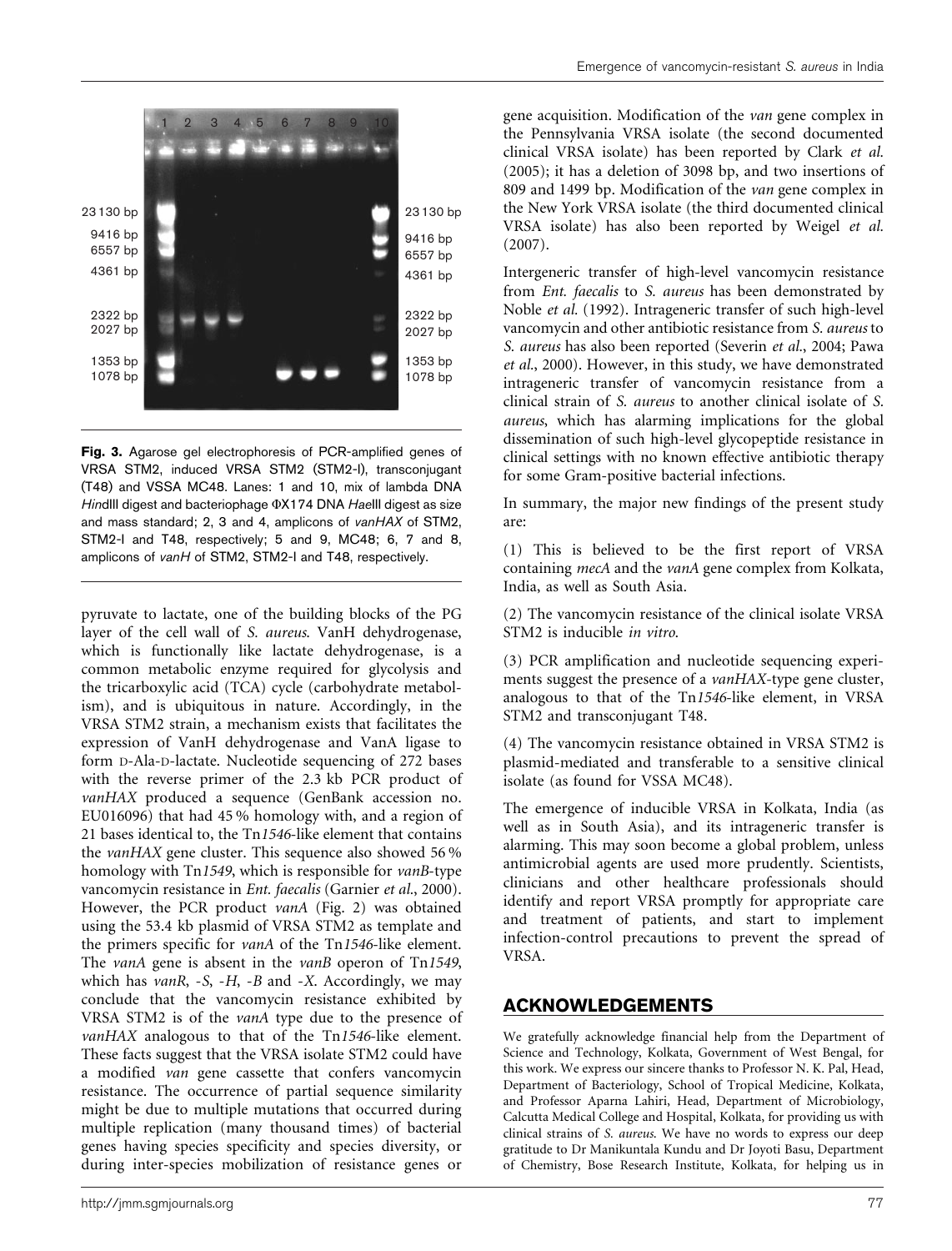performing PCR experiments. We are grateful to Professor Uma Dasgupta of the Department of Biophysics, Molecular Biology and Genetics, Calcutta University, for providing us with the UV/visible Gel Documentation System (Bio-Rad). We are very much obliged to Dr P. C. Banerjee, Emeritus Scientist, Indian Institute of Chemical Biology, Jadavpur, Kolkata, for helping us with valuable guidance and suggestions during the progress of this work. Finally, we are thankful to Professor D. J. Chattopadhaya, Head, Dr B. C. Guha Centre for Genetic Engineering and Biotechnology, University of Calcutta, for helping us in performing nucleotide sequencing and in preparing this manuscript. In this study, the DNA sequencing facility of the Dr B. C. Guha Centre for Genetic Engineering and Biotechnology, developed with a National Common Minimum Programme (NCMP) grant from Calcutta University, was utilized.

### REFERENCES

Acar, J. F. (1980). The disc susceptibility test. In Antibiotics in Laboratory Medicine, pp. 24–25. Edited by V. Lorian. Baltimore: Williams & Wilkins.

Arthur, M., Molinas, C., Depardieu, F. & Courvalin, P. (1993). Characterization of Tn1546, a Tn3-related transposon conferring glycopeptide resistance by synthesis of depsipeptide peptidoglycan precursors in Enterococcus faecium BM4147. J Bacteriol 175, 117–127.

Bannerman, T. L. (2003). Staphylococcus, Micrococcus, other catalasepositive cocci that grow aerobically. In Manual of Clinical Microbiology, pp. 384–404. Edited by P. R. Murray, E. J. Baron, J. H. Jorgensen, M. A. Pfaller & R. H. Yolken. Washington, DC: ASM Press.

Bauer, A. W., Kirby, W. M., Sherris, J. C. & Turck, M. (1966). Antibiotic susceptibility testing by a standardized single disk method. Am J Clin Pathol 45, 493–496.

Brakstad, O. G., Aasbakk, K. & Maeland, J. A. (1992). Detection of Staphylococcus aureus by polymerase chain reaction amplification of the nuc gene. J Clin Microbiol 30, 1654-1660.

Bugg, T. D. H., Wright, G. D., Dutka-Malen, S., Arthur, M., Courvalin, P. & Walsh, C. T. (1991a). Molecular basis for vancomycin resistance in Enterococcus faecium BM4147: biosynthesis of a depsipeptide peptidoglycan precursor by vancomycin resistance proteins VanH and VanA. Biochemistry 30, 10408–10415.

Bugg, T. D. H., Dutka-Malen, S., Arthur, M., Courvalin, P. & Walsh, C. T. (1991b). Identification of vancomycin resistance protein VanA as a D-alanine : D-alanine ligase of altered substrate specificity. Biochemistry 30, 2017–2021.

CDC (1997). Reduced susceptibility of Staphylococcus aureus to vancomycin – Japan, 1996. MMWR Morb Mortal Wkly Rep 46, 624–626.

CDC (2004). Brief report: vancomycin-resistant Staphylococcus aureus – New York, 2004. MMWR Morb Mortal Wkly Rep 53, 322–323.

Chambers, H. F. (2001). The changing epidemiology of Staphylococcus aureus? Emerg Infect Dis 7, 178–182.

Chang, S., Sievert, D. M., Hageman, J. C., Boulton, M. L., Tenover, F. C., Downes, F. P., Shah, S., Rudrik, J. T., Pupp, G. R. & other authors (2003). Infection with vancomycin-resistant Staphylococcus aureus containing the vanA resistance gene. N Engl J Med 348, 1342–1347.

Clark, N. C., Weigel, L. M., Patel, J. B. & Tenover, F. C. (2005). Comparison of Tn1546-like elements in vancomycin-resistant Staphylococcus aureus isolates from Michigan and Pennsylvania. Antimicrob Agents Chemother 49, 470–472.

Clewell, D. B., An, F. Y., White, B. A. & Gawron-Burke, C. (1985). Streptococcus faecalis sex pheromone (cAM373) also produced by

Staphylococcus aureus and identification of a conjugative transposon (Tn918). J Bacteriol 162, 1212–1220.

Dias, C. G., Rosa Ropke, V. R., Superti, S., Berquo, L. & Azevedo, P. (2004). Use of a novel selective medium to detect methicillin-resistant Staphylococcus aureus in colonized patients of an intensive care unit. Infect Contro Hosp Epidemic 25, 130–132.

Dickgiesser, N. & Kreiswirth, B. N. (1986). Determination of aminoglycoside resistance in Staphylococcus aureus by DNA hybridization. Antimicrob Agents Chemother 29, 930–932.

Donabedian, S., Hershberger, E., Thal, L. A., Chow, J. W., Clewell, D. B., Dunn, B. R. & Zervos, M. J. (2000). PCR fragment length polymorphism analysis of vancomycin-resistant Enterococcus faecium. J Clin Microbiol 38, 2885–2888.

Garnier, F., Taourit, S., Glaser, P., Courvalin, P. & Galimand, M. (2000). Characterization of transposon Tn1549, conferring VanB-type resistance in Enterococcus spp. Microbiology 146, 1481–1489.

Kim, M. N., Pai, C. H., Woo, J. H., Ryu, J. S. & Hiramatsu, K. (2000). Vancomycin-intermediate Staphylococcus aureus in Korea. J Clin Microbiol 38, 3879–3881.

Levin, T. P., Suh, B., Axelrod, P., Truant, A. L. & Fekete, T. (2005). Potential clindamycin resistance in clindamycin-susceptible, erythromycin-resistant Staphylococcus aureus: report of a clinical failure. Antimicrob Agents Chemother 49, 1222–1224.

Macrina, F. L., Kopecko, D. J., Jones, K. R., Ayers, D. J. & Mc Cowen, S. M. (1978). A multiple plasmid-containing Escherichia coli strain: convenient source of size reference plasmid molecules. Plasmid 1, 417–420.

Młynarczyk, A., Młynarczyk, G. & Łuczak, M. (2002). Conjugative transfer of glycopeptide and macrolide resistant genes among enterococci and from Enterococcus faecalis to Staphylococcus aureus. Med Dosw Mikrobiol 54, 21–28 (in Polish).

Morse, S. I. (1980). Staphylococci. In Microbiology Including Immunology and Molecular Genetics, 3rd edn, pp. 623–633. Edited by B. D. Davis, R. Dulbecco, H. N. Eisen & H. S. Ginsberg. Philadelphia, PA: Harper & Row Publishers.

Munckhof, W. J., Harper, J., Schooneveldt, J. & Nimmo, G. R. (2002). Recent appearance of clindamycin resistance in community-acquired methicillin-resistant Staphylococcus aureus (MRSA) in south-east Queensland. Med J Aust 176, 243–244.

NCCLS (2000). Methods for Dilution Antimicrobial Susceptibility Tests for Bacteria that Grow Aerobically, 5th edn, 17, no. 2. Approved standard M7-A5. Wayne, PA: NCCLS.

Noble, W. C., Virani, Z. & Cree, R. G. (1992). Co-transfer of vancomycin and other resistance genes from Enterococcus faecalis NCTC 12201 to Staphylococcus aureus. FEMS Microbiol Lett 72, 195–198.

Pawa, A., Noble, W. C. & Howell, S. A. (2000). Co-transfer of plasmids in association with conjugative transfer of mupirocin or mupirocin and penicillin resistance in methicillin-resistant Staphylococcus aureus. J Med Microbiol 49, 1103–1107.

Perichon, B. & Courvalin, P. (2006). Synergism between beta-lactams and glycopeptides against vanA-type methicillin-resistant Staphylococcus aureus and heterologous expression of the vanA operon. Antimicrob Agents Chemother 50, 3622–3630.

Philippon, A. M., Paul, G. C. & Jacoby, G. A. (1983). Properties of PSE-2 beta-lactamase and genetic basis for its production in Pseudomonas aeroginosa. Antimicrob Agents Chemother 24, 362–369.

Reynolds, P. E., Depardieu, F., Dutka-Malen, S., Arthur, M. & Courvalin, P. (1994). Glycopeptide resistance mediated by enterococcal transposon Tn1546 requires production of vanX for hydrolysis of D-alanyl-D-alanine. Mol Microbiol 13, 1065–1070.